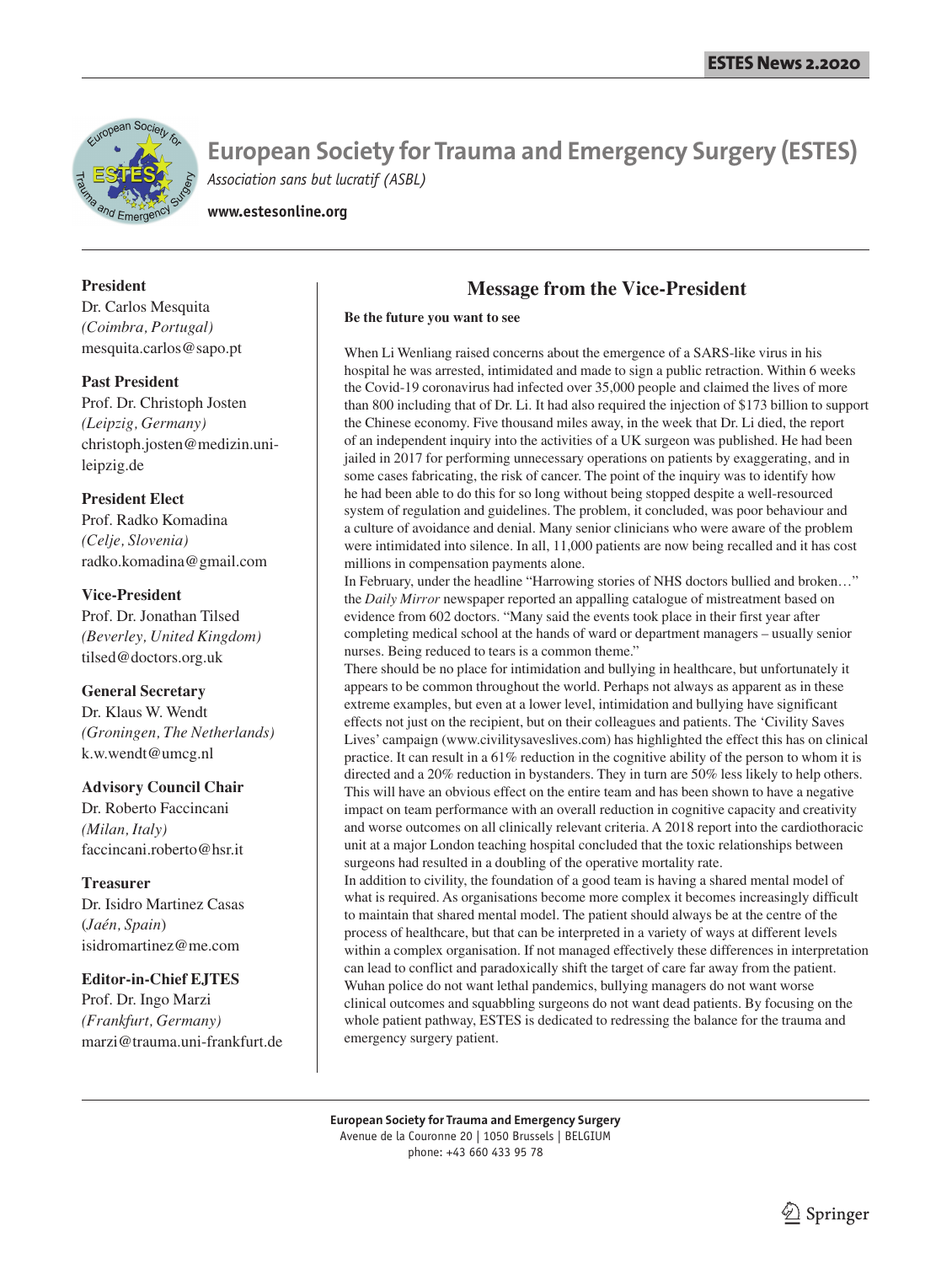

**European Society for Trauma and Emergency Surgery (ESTES)** *Association sans but lucratif (ASBL)*

**www.estesonline.org**

Despite a tradition of working in teams, team-working is not something that surgeons do well instinctively. It is not about a rigid hierarchy of obedience in which the leader leads and the others unquestioningly follow. It is about valuing and respecting every member of the team; nurturing and developing them so that that they each achieve their full potential. Every member of the team should not only be valued and respected, but should know that they are. A team that feels good about itself is likely to perform better than one that does not.

It is easy to adopt a 'them and us' mentality, but to blame the problem on others is no solution. It will only exacerbate it. What we should really do is ask ourselves "What can I do to help eradicate bullying within my organisation?" It is often useful to take a step back from divisions and try to understand the common ground that we have with others. It is usually surprisingly easy. After all we share over 40% of our DNA with bananas and significantly more with our colleagues.

Jonathan Tilsed Vice-President European Society for Trauma and Emergency Surgery